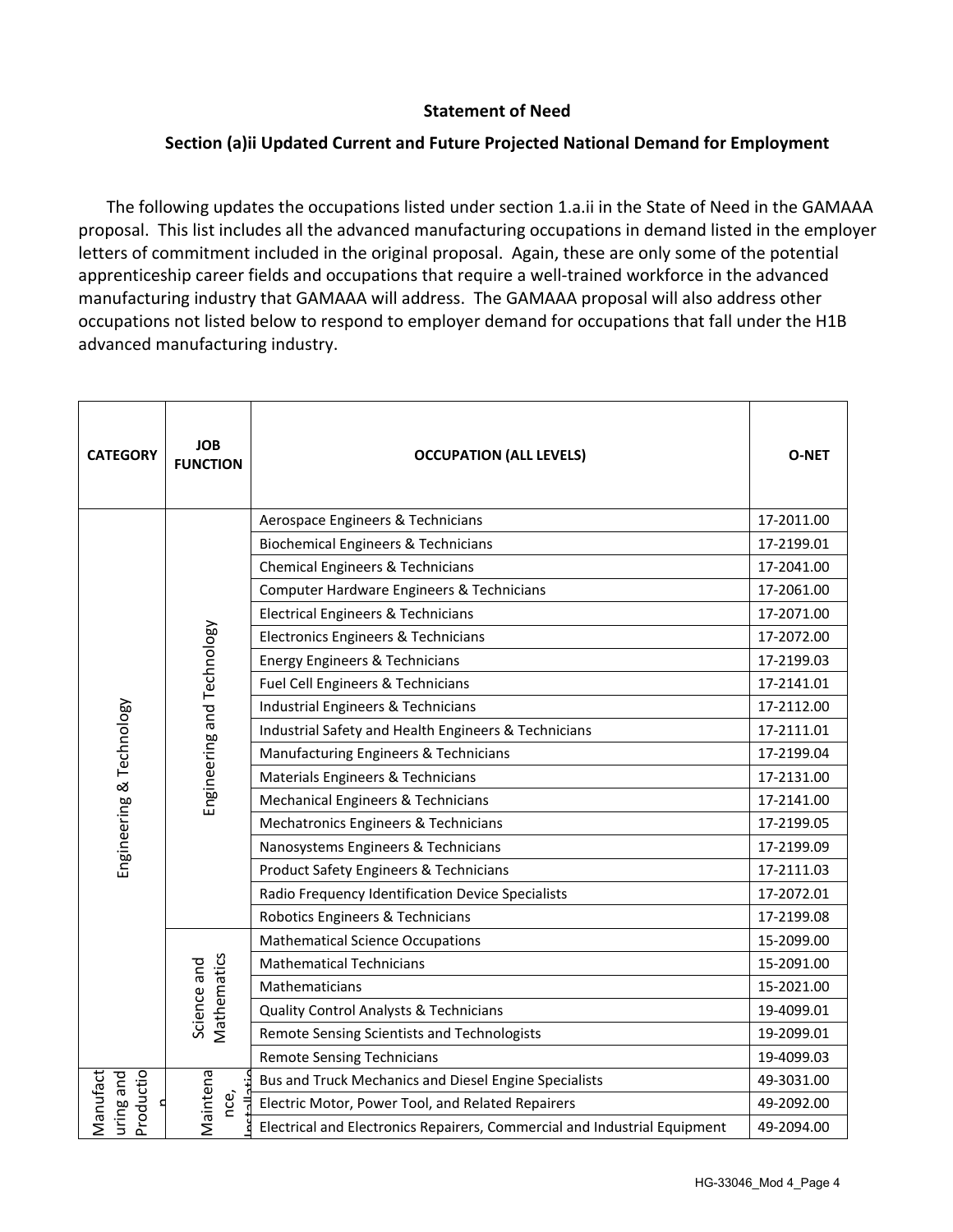|               | Farm Equipment Mechanics and Service Technicians                               | 49-3041.00 |
|---------------|--------------------------------------------------------------------------------|------------|
|               | First-Line Supervisors of Mechanics, Installers, and Repairers                 | 49-1011.00 |
|               | <b>Industrial Machinery Mechanics</b>                                          | 49-9041.00 |
|               | Installation, Maintenance, and Repair Workers                                  | 49-9099.00 |
|               | Maintenance Workers, Machinery                                                 | 49-9043.00 |
|               | Mobile Heavy Equipment Mechanics, Except Engines                               | 49-3042.00 |
|               | Precision Instrument and Equipment Repairers                                   | 49-9069.00 |
|               | Aerospace Engineering and Operations Technicians                               | 17-3021.00 |
|               | <b>Chemical Technicians</b>                                                    | 19-4031.00 |
|               | <b>Drafters</b>                                                                | 17-3019.00 |
|               | <b>Electrical and Electronic Engineering Technicians</b>                       | 17-3023.00 |
|               | <b>Electrical and Electronics Drafters</b>                                     | 17-3012.00 |
|               | <b>Electrical Drafters</b>                                                     | 17-3012.02 |
|               | <b>Electrical Engineering Technicians</b>                                      | 17-3023.03 |
|               | Engineering Technologists and Technicians, Except Drafters. All Other          | 17-3029.00 |
|               | <b>Electrical Engineering Technologists</b>                                    | 17-3029.02 |
|               | <b>Electromechanical Engineering Technologists</b>                             | 17-3029.03 |
|               | <b>Electro-Mechanical Technicians</b>                                          | 17-3024.00 |
|               | <b>Electronic Drafters</b>                                                     | 17-3012.01 |
| Manufacturing | <b>Electronics Engineering Technicians</b>                                     | 17-3023.01 |
|               | <b>Electronics Engineering Technologists</b>                                   | 17-3029.04 |
|               | <b>Engineering Technicians</b>                                                 | 17-3029.00 |
|               | <b>Fuel Cell Technicians</b>                                                   | 17-3029.10 |
|               | Industrial Engineering Technician                                              | 17-3026.00 |
|               | <b>Industrial Engineering Technologists</b>                                    | 17-3029.05 |
|               | Manufacturing Engineering Technologists                                        | 17-3029.06 |
|               | <b>Manufacturing Production Technicians</b>                                    | 17-3029.09 |
|               | <b>Mechanical Drafters</b>                                                     | 17-3013.00 |
|               | <b>Mechanical Engineering Technicians</b>                                      | 17-3027.00 |
|               | <b>Mechanical Engineering Technologists</b>                                    | 17-3029.07 |
|               | Nanotechnology Engineering Technicians                                         | 17-3029.12 |
|               | Nanotechnology Engineering Technologists                                       | 17-3029.11 |
|               | Non-Destructive Testing Specialists                                            | 17-3029.01 |
|               | <b>Robotics Technicians</b>                                                    | 17-3024.01 |
|               | Adhesive Bonding Machine Operators and Tenders                                 | 51-9191.00 |
|               | Aircraft Structure, Surfaces, Rigging, and Systems Assemblers                  | 51-2011.00 |
|               | <b>Assemblers and Fabricators</b>                                              | 51-2099.00 |
|               | Coating, Painting, and Spraying Machine Setters, Operators, and Tenders        | 51-9121.00 |
|               | <b>Computer Numerically Controlled Machine Tool Programmers</b>                | 51-9162.00 |
| Production    | Computer Numerically Controlled Machine Tool Programmers, Metal and<br>Plastic | 51-4012.00 |
|               | <b>Computer Numerically Controlled Tool Operators</b>                          | 51-9161.00 |
|               | Computer-Controlled Machine Tool Operators, Metal and Plastic                  | 51-4011.00 |
|               | Crushing, Grinding, and Polishing Machine Setters, Operators, and Tenders      | 51-9021.00 |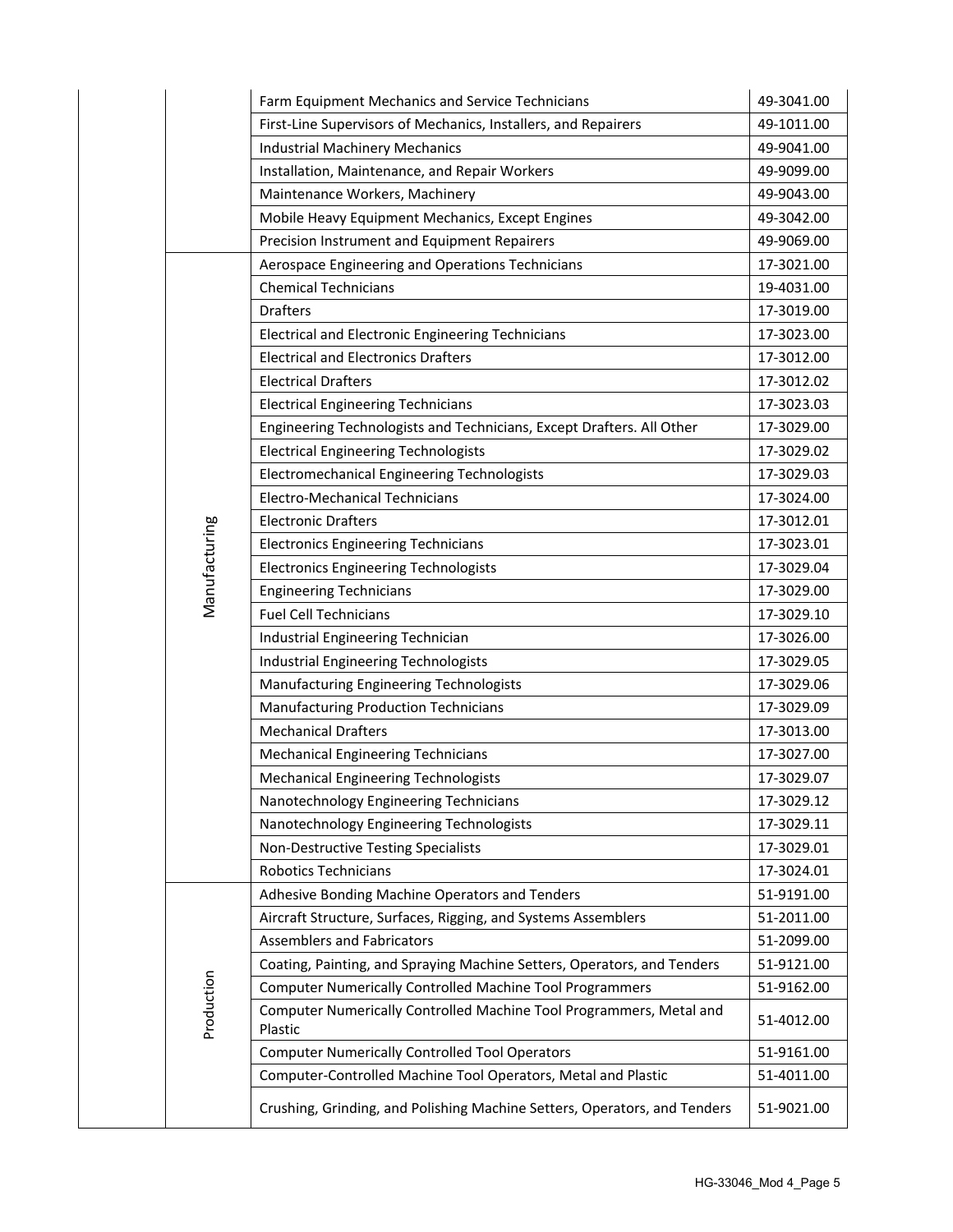|            |                                   | Drilling and Boring Machine Tool Setters, Operators, and Tenders, Metal<br>and Plastic                           | 51-4032.00               |
|------------|-----------------------------------|------------------------------------------------------------------------------------------------------------------|--------------------------|
|            |                                   | Electrical and Electronic Equipment Assemblers                                                                   | 51-2022.00               |
|            |                                   | Electromechanical Equipment Assemblers                                                                           | 51-2023.00               |
|            |                                   | Engine and Other Machine Assemblers                                                                              | 51-2031.00               |
|            |                                   | Extruding and Drawing Machine Setters, Operators, and Tenders, Metal and<br>Plastic                              | 51-4021.00               |
|            |                                   | Extruding and Forming Machine Setters, Operators, and Tenders, Synthetic<br>& Glass Fibers                       | 51-6091.00               |
|            |                                   | Extruding, Forming, Pressing, and Compacting Machine Setters, Operators,<br>and Tenders                          | 51-9041.00               |
|            |                                   | First-Line Supervisors of Production and Operating Workers                                                       | 51-1011.00               |
|            |                                   | Forming Operator, Furnace Operator                                                                               | 51-9195.04               |
|            |                                   | <b>Foundry Mold and Coremakers</b>                                                                               | 51-4071.00               |
|            |                                   | Grinding, Lapping, Polishing, and Buffing Machine Tool Setters, Operators,<br>and Tenders                        | 51-4033.00               |
|            |                                   | <b>Helpers--Production Workers</b>                                                                               | 51-9198.00               |
|            |                                   | Lathe and Turning Machine Tool Setters, Operators, and Tenders, Metal and<br>Plastic                             | 51-4034.00               |
|            |                                   | Layout Workers, Metal and Plastic                                                                                | 51-4192.00               |
|            |                                   | Machine Feeders and Offbearers                                                                                   | 53-7063.00               |
|            |                                   | <b>Machinists Green Occupation</b>                                                                               | 51-4041.00               |
|            |                                   | Metal Fabricators, Structural Metal Products                                                                     | 51-2041.01               |
|            |                                   | <b>Metal Workers and Plastic Workers</b>                                                                         | 51-4199.00               |
|            |                                   | Metal-Refining Furnace Operators and Tenders                                                                     | 51-4051.00               |
|            |                                   | Milling and Planing Machine Setters, Operators, and Tenders, Metal and<br>Plastic                                | 51-4035.00               |
|            |                                   | Model Makers, Metal and Plastic                                                                                  | 51-4061.00               |
|            |                                   | Molders, Shapers, and Casters, Except Metal and Plastic                                                          | 51-9195.00               |
|            |                                   | <b>Molding and Casting Workers</b>                                                                               | 51-9195.07               |
|            |                                   |                                                                                                                  |                          |
|            |                                   | Molding, Coremaking, and Casting Machine Setters, Operators, and Tenders                                         | 51-4072.00               |
|            |                                   | Multiple Machine Tool Setters, Operators, and Tenders, Metal and Plastic                                         | 51-4081.00               |
|            |                                   | Production Workers, All Other                                                                                    | 51-9199.00               |
|            |                                   | Rolling Machine Setters, Operators, and Tenders, Metal and Plastic                                               | 51-4023.00               |
|            |                                   | <b>Semiconductor Processors</b>                                                                                  | 51-9141.00               |
|            |                                   | <b>Structural Metal Fabricators and Fitters</b>                                                                  | 51-2041.00               |
|            |                                   | <b>Tool and Die Makers</b>                                                                                       | 51-4111.00               |
|            |                                   | Tool Grinders, Filers, and Sharpeners                                                                            | 51-4194.00               |
|            |                                   | Welders, Cutters, and Welder Fitters                                                                             | 51-4121.06               |
|            |                                   | Winery Technician                                                                                                | 51-9012.00               |
|            |                                   | Inspectors, Testers, Sorters, Samplers, and Weighers                                                             | 51-9061.00               |
|            |                                   | Welders, Cutters, Solderers, and Brazers                                                                         | 51-4121.00               |
| IT Support | Assurance<br>Quality<br>ma<br>ㅎ 갈 | Welding, Soldering, and Brazing Machine Setters, Operators, and Tenders<br><b>Business Intelligence Analysts</b> | 51-4122.00<br>15-1199.08 |